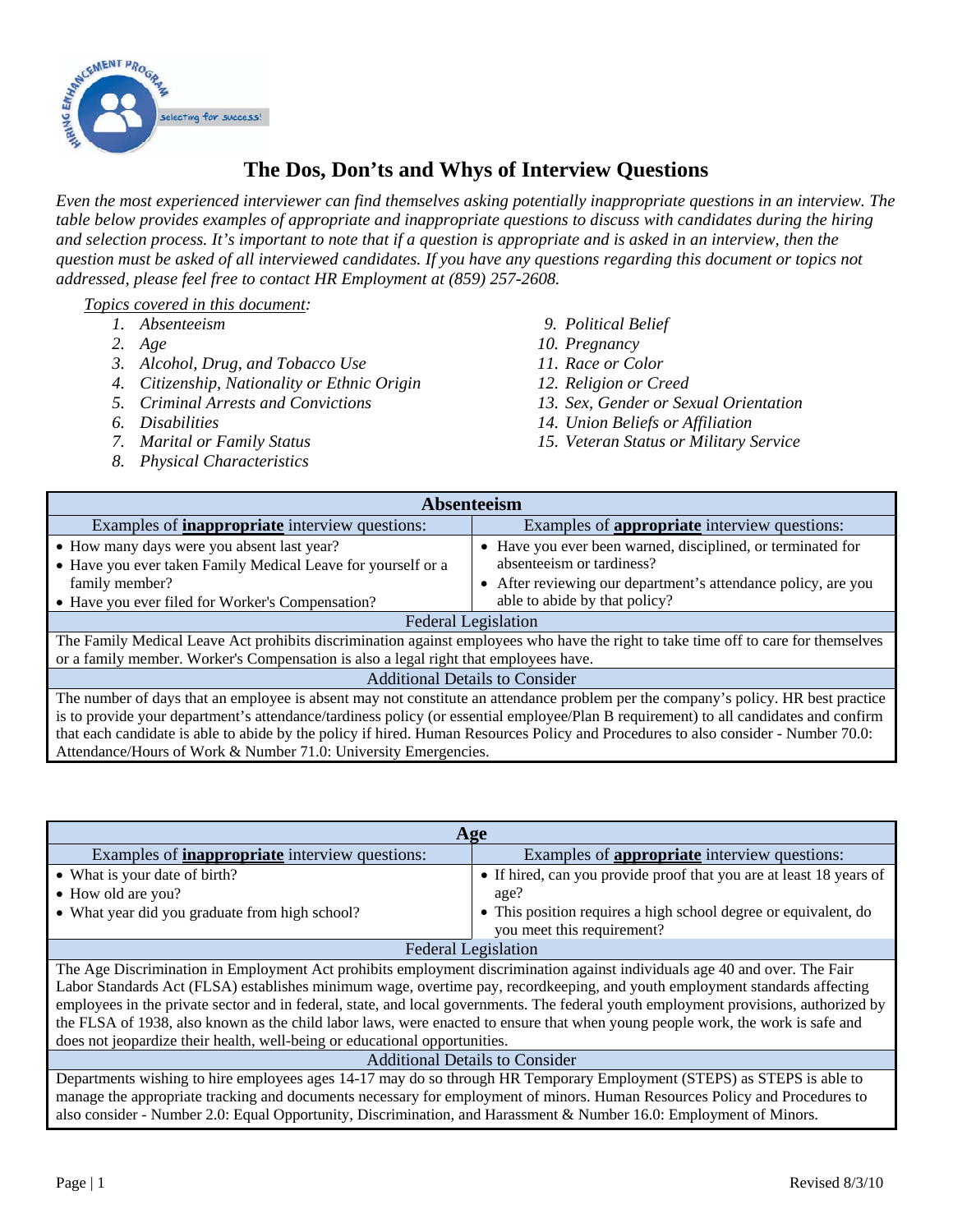| <b>Alcohol, Drug, and Tobacco Use</b>                                                                                                |                                                       |  |
|--------------------------------------------------------------------------------------------------------------------------------------|-------------------------------------------------------|--|
| What's <b>inappropriate</b> to ask in an interview:                                                                                  | What's <b>appropriate</b> to ask in an interview:     |  |
| • Have you ever been treated for alcoholism?                                                                                         | • The University of Kentucky is a Tobacco & Drug Free |  |
| • Have you been addicted to or used any illegal drugs in the                                                                         | campus. Are you willing to abide by these policies?   |  |
| past?                                                                                                                                |                                                       |  |
| • This position requires a drug screen, are you taking any legal                                                                     |                                                       |  |
| or prescription drugs?                                                                                                               |                                                       |  |
| <b>Federal Legislation</b>                                                                                                           |                                                       |  |
| The Americans with Disabilities Act prohibits discrimination against a qualified candidate who in the past was addicted to or used   |                                                       |  |
| illegal drugs and/or alcohol. There is no ADA protection for people currently using illegal drugs.                                   |                                                       |  |
| <b>Additional Details to Consider</b>                                                                                                |                                                       |  |
| Before making an offer, state that the offer is contingent upon the successful completion of a pre-employment screening that can     |                                                       |  |
| include a national background check and/or drug screen as mandated by University of Kentucky Human Resources. Human                  |                                                       |  |
| Resources Policy and Procedures to also consider - Number 2.0: Equal Opportunity, Discrimination, and Harassment, Number 11.0:       |                                                       |  |
| Pre-employment Screening, Number 13.0: Drug Abuse, Number 14.0: Alcohol Abuse; & UK Administrative Regulation 6:5:                   |                                                       |  |
| Tobacco Policy prohibits the use of all tobacco products on all property that is owned, operated, leased, occupied, or controlled by |                                                       |  |
| the University.                                                                                                                      |                                                       |  |

| <b>Citizenship, Nationality or Ethnic Origin</b>                                                                                                                                                                                                                                                                                                                                    |                                                                                                                                                                                                                                                                                                                                                                                                                                                                                             |  |
|-------------------------------------------------------------------------------------------------------------------------------------------------------------------------------------------------------------------------------------------------------------------------------------------------------------------------------------------------------------------------------------|---------------------------------------------------------------------------------------------------------------------------------------------------------------------------------------------------------------------------------------------------------------------------------------------------------------------------------------------------------------------------------------------------------------------------------------------------------------------------------------------|--|
| Examples of <b>inappropriate</b> interview questions:                                                                                                                                                                                                                                                                                                                               | Examples of <b>appropriate</b> interview questions:                                                                                                                                                                                                                                                                                                                                                                                                                                         |  |
| • What country were you born in?<br>• Do you agree with the foreign policy of the U.S.?<br>• What an unusual name. Are you from ?<br>• What an interesting accent. Where are you from?<br>• Do you speak any other languages other than English?<br>• How long have you lived in Kentucky?                                                                                          | • I see on your application that you have answered "No" to the<br>"Are you legally able to work in the United States?" question.<br>Do you have a visa or other documentation that will allow you<br>to work in the U.S.?<br>• Do you speak/write/understand (specific language(s) required<br>for the job)? (Ask only if speaking/writing/understanding a<br>particular language is a job requirement established with HR<br>through the Job Analysis Questionnaire/Position Description). |  |
| <b>Federal Legislation</b>                                                                                                                                                                                                                                                                                                                                                          |                                                                                                                                                                                                                                                                                                                                                                                                                                                                                             |  |
| The Civil Rights Act of 1964/1991 and the Immigration Reform and Control Act of 1986 prohibit discrimination based on national<br>origin, citizenship status and/or appearance.                                                                                                                                                                                                     |                                                                                                                                                                                                                                                                                                                                                                                                                                                                                             |  |
| <b>Additional Details to Consider</b>                                                                                                                                                                                                                                                                                                                                               |                                                                                                                                                                                                                                                                                                                                                                                                                                                                                             |  |
| Review the application question, "Are you legally able to work in the United States?" with all interviewed candidates. Ask for<br>additional details if applicable. Before making any offer of employment to a candidate who holds a non-immigrant visa status in the<br>U.S. or who resides outside the U.S., consult with UK's Office of International Affairs at (859) 257-4067. |                                                                                                                                                                                                                                                                                                                                                                                                                                                                                             |  |

| <b>Criminal Arrests and Convictions</b>                                                                                                                                                                                                                                                                                                                                                               |                                                                                                                          |  |
|-------------------------------------------------------------------------------------------------------------------------------------------------------------------------------------------------------------------------------------------------------------------------------------------------------------------------------------------------------------------------------------------------------|--------------------------------------------------------------------------------------------------------------------------|--|
| Examples of <b>inappropriate</b> interview questions:                                                                                                                                                                                                                                                                                                                                                 | Examples of <b>appropriate</b> interview questions:                                                                      |  |
| • Have you ever been arrested?<br>• Have you ever committed any crimes that I should be aware                                                                                                                                                                                                                                                                                                         | • I see on your application that you have answered "Yes" to the<br>"Criminal History" question, could you please provide |  |
| of?                                                                                                                                                                                                                                                                                                                                                                                                   | additional information?                                                                                                  |  |
| <b>State Legislation</b>                                                                                                                                                                                                                                                                                                                                                                              |                                                                                                                          |  |
| Kentucky Revised Statute, KRS 017.165 requires universities to complete a national background and sex offender registry check on                                                                                                                                                                                                                                                                      |                                                                                                                          |  |
| all new hires.                                                                                                                                                                                                                                                                                                                                                                                        |                                                                                                                          |  |
| <b>Additional Details to Consider</b>                                                                                                                                                                                                                                                                                                                                                                 |                                                                                                                          |  |
| Questions can only be asked about convictions or currently pending arrest charges. Being arrested or charged does not mean that<br>one is guilty. It is inappropriate to hold a conviction against someone when the conviction is not related to the job. HR best practice                                                                                                                            |                                                                                                                          |  |
| is to review the "Criminal History" section on the application as you screen applicants and determine if the convictions may be job<br>related. During the interview, confirm the candidate's response on the "Criminal History" question to ensure the information<br>provided is accurate. Ask for additional details if applicable. Human Resources Policy and Procedure to also consider - Number |                                                                                                                          |  |

11.0: Pre-employment Screening.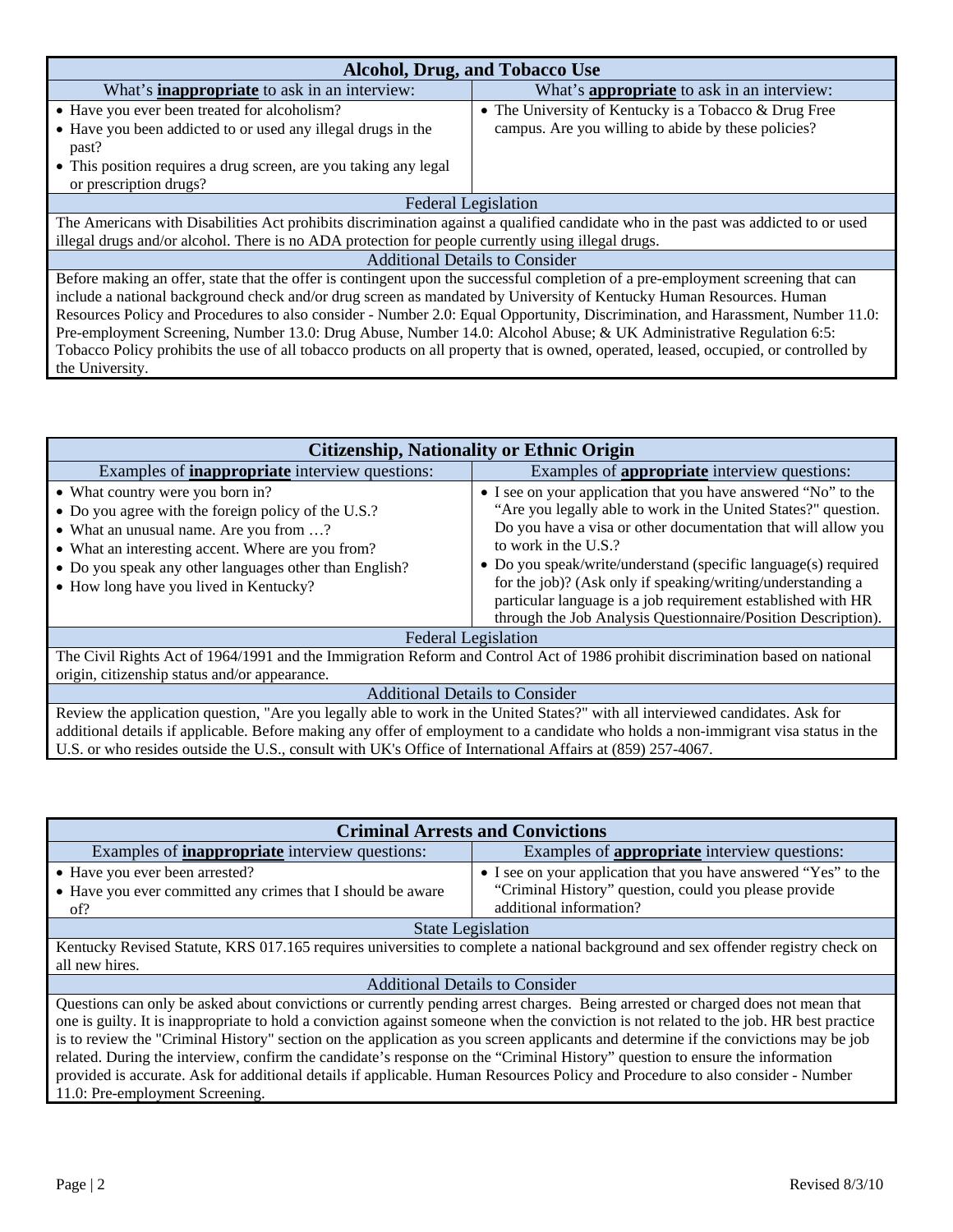| <b>Disabilities</b>                                                                                                                   |                                                                   |  |
|---------------------------------------------------------------------------------------------------------------------------------------|-------------------------------------------------------------------|--|
| Examples of <b>inappropriate</b> interview questions:                                                                                 | Examples of <b>appropriate</b> interview questions:               |  |
| • Are you disabled?                                                                                                                   | • This position requires you to stand and sit for long periods of |  |
| • I see that you use a cane, how will you get to meetings across                                                                      | time as well as work with a diverse population can you            |  |
| campus?                                                                                                                               | perform these responsibilities with or without reasonable         |  |
|                                                                                                                                       | accommodations?                                                   |  |
| <b>Federal Legislation</b>                                                                                                            |                                                                   |  |
| The Americans with Disabilities Act prohibits discrimination against any qualified candidate with a disability who could perform the  |                                                                   |  |
| job with or without a reasonable accommodation.                                                                                       |                                                                   |  |
| <b>Additional Details to Consider</b>                                                                                                 |                                                                   |  |
| An essential functions question should be asked of every interviewed candidate. This question states the essential functions of the   |                                                                   |  |
| position and asks if the candidate can perform these functions with or without reasonable accommodation. HR best practice is to ask   |                                                                   |  |
| this question during the phone interview so that a candidate doesn't perceive that you are asking the question due to a visible       |                                                                   |  |
| disability. If a qualified candidate states they need a reasonable accommodation contact the Office of Institutional Equity and Equal |                                                                   |  |
| Opportunity at (859) 257-8927 or via their website at www.uky.edu/evpfa/eeo to determine if and how the University could              |                                                                   |  |
| accommodate the request.                                                                                                              |                                                                   |  |

| <b>Marital or Family Status</b>                                                                                                     |                                                               |  |
|-------------------------------------------------------------------------------------------------------------------------------------|---------------------------------------------------------------|--|
| What's <b>inappropriate</b> to ask in an interview:                                                                                 | What's <b>appropriate</b> to ask in an interview:             |  |
| • Are you married? What is your spouse's name?                                                                                      | • Are you currently or have you previously worked at UK? If   |  |
| • Do you have children? Who will take care of your children                                                                         | yes, please tell me the department, dates of employment and   |  |
| when you are working?                                                                                                               | other names you were employed under at UK.                    |  |
| • Do you have any commitments that would prevent you from                                                                           | • This position requires you to work 12 hours shifts, are you |  |
| working extra hours?                                                                                                                | able to meet this requirement?                                |  |
| <b>Federal Legislation</b>                                                                                                          |                                                               |  |
| The Civil Rights Act of 1964 and 1991 prohibits discrimination based on marital status.                                             |                                                               |  |
| <b>Additional Details to Consider</b>                                                                                               |                                                               |  |
| Review the candidate's application prior to the interview and note the section regarding current or previous employment at UK.      |                                                               |  |
| During the interview, confirm the candidate's responses, if candidate is currently or has previously worked for UK confirm - name,  |                                                               |  |
| department and dates of employment. This information will provide additional details when reviewing the personnel records. HR       |                                                               |  |
| best practice is to review all personnel records prior to conducting interviews. The information that can be viewed includes:       |                                                               |  |
| performance evaluations, corrective action, separation sheets, etc. It is also important to state the requirements (over-time       |                                                               |  |
| expectations, shifts, weekend work, etc.) of the position to allow all potential candidates to understand what would be required of |                                                               |  |
| them if hired.                                                                                                                      |                                                               |  |

| <b>Physical Characteristics</b>                                                                                                      |                                                              |  |
|--------------------------------------------------------------------------------------------------------------------------------------|--------------------------------------------------------------|--|
| What's <b>inappropriate</b> to ask in an interview:                                                                                  | What's <b>appropriate</b> to ask in an interview:            |  |
| • Do you have any distinguishing physical characteristics such                                                                       | • Please review our department's dress code. If hired, would |  |
| as scars, birthmarks, tattoos, body piercings, etc.?                                                                                 | you be able to meet these requirements?                      |  |
| <b>Federal Legislation</b>                                                                                                           |                                                              |  |
| Although we cannot say the above questions are illegal, the American with Disabilities Act and Civil Rights Act of 1964 and 1991     |                                                              |  |
| does prohibit employment discrimination based on the assumption that certain scars are associated with past medical history, tattoos |                                                              |  |
| with certain lifestyles, risky behaviors, or such.                                                                                   |                                                              |  |
| <b>Additional Details to Consider</b>                                                                                                |                                                              |  |
| If your department has a specific dress code it is important to share this policy during the interview to allow the candidate to     |                                                              |  |
| understand what would be required of them if hired.                                                                                  |                                                              |  |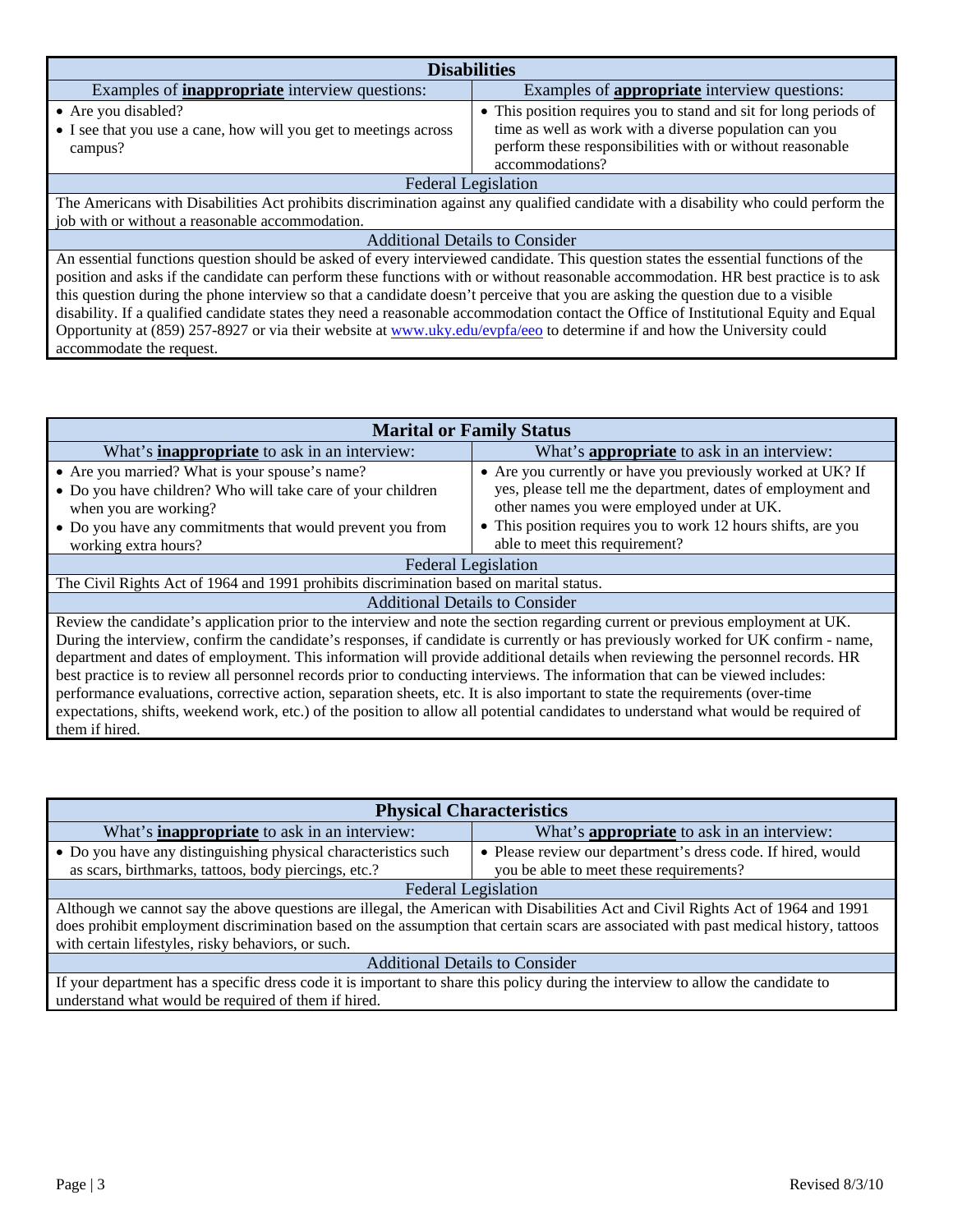| <b>Political Belief</b>                                                                                           |                                                   |  |
|-------------------------------------------------------------------------------------------------------------------|---------------------------------------------------|--|
| What's <b>inappropriate</b> to ask in an interview:                                                               | What's <b>appropriate</b> to ask in an interview: |  |
| • Are you Republican?                                                                                             | • No questions are appropriate.                   |  |
| • Who did you vote for in the last election?                                                                      |                                                   |  |
| • How do you think the President is doing? What do you think                                                      |                                                   |  |
| of the Governor?                                                                                                  |                                                   |  |
| <b>Federal Legislation</b>                                                                                        |                                                   |  |
| None.                                                                                                             |                                                   |  |
| <b>Additional Details to Consider</b>                                                                             |                                                   |  |
| Human Resources Policy and Procedure to consider - Number 2.0: Equal Opportunity, Discrimination, and Harassment. |                                                   |  |

| <b>Pregnancy</b>                                                                                                                         |                                                                     |  |
|------------------------------------------------------------------------------------------------------------------------------------------|---------------------------------------------------------------------|--|
| What's <b>inappropriate</b> to ask in an interview:                                                                                      | What's <b>appropriate</b> to ask in an interview:                   |  |
| $\bullet$ Are you pregnant?                                                                                                              | • This position requires that you travel throughout the state for a |  |
| • Do you plan to become pregnant in the next few years?                                                                                  | week at a time 4-5 times a year. Would you be able to meet          |  |
|                                                                                                                                          | this requirement?                                                   |  |
| <b>Federal Legislation</b>                                                                                                               |                                                                     |  |
| The Pregnancy Discrimination Act of 1978 prohibits employment discrimination based on whether women were pregnant or could               |                                                                     |  |
| become pregnant during their employment.                                                                                                 |                                                                     |  |
| <b>Additional Details to Consider</b>                                                                                                    |                                                                     |  |
| HR best practice is to remind all interviewers that the subject of pregnancy is off limits with candidates during the selection process. |                                                                     |  |

| <b>Race or Color</b>                                                                                                                     |                                                   |  |
|------------------------------------------------------------------------------------------------------------------------------------------|---------------------------------------------------|--|
| What's <b>inappropriate</b> to ask in an interview:                                                                                      | What's <b>appropriate</b> to ask in an interview: |  |
| • Are you bi-racial?                                                                                                                     | • No questions are appropriate.                   |  |
| • What color is your hair, eyes, or skin?                                                                                                |                                                   |  |
| <b>Federal Legislation</b>                                                                                                               |                                                   |  |
| The Civil Rights Act of 1964 and 1991 prohibits employment discrimination based on race or color.                                        |                                                   |  |
| <b>Additional Details to Consider</b>                                                                                                    |                                                   |  |
| Voluntary disclosure of an applicant's race is requested when he/she completes the online application. In addition, when an              |                                                   |  |
| individual is hired, the University is required to again obtain this information. Both sets of information are used to fulfill state and |                                                   |  |
| federal reporting requirements and remain distinct from the individual's application.                                                    |                                                   |  |

| <b>Religion or Creed</b>                                                                                                              |                                                             |  |
|---------------------------------------------------------------------------------------------------------------------------------------|-------------------------------------------------------------|--|
| What's <b>inappropriate</b> to ask in an interview:                                                                                   | What's <b>appropriate</b> to ask in an interview:           |  |
| • What church do you belong to?                                                                                                       | • This position requires that you work $6:30$ am $-3:00$ pm |  |
| • If I called your pastor, what would they say about you?                                                                             | Wednesday through Sunday. Are you able to meet this         |  |
| • Would it be a problem for you to work on Sundays?                                                                                   | requirement?                                                |  |
| <b>Federal Legislation</b>                                                                                                            |                                                             |  |
| The Civil Rights Act of 1964 and 1991 prohibits employment discrimination based on religious affiliation.                             |                                                             |  |
| <b>Additional Details to Consider</b>                                                                                                 |                                                             |  |
| If a qualified candidate states they need a reasonable accommodation for religious beliefs contact the Office of Institutional Equity |                                                             |  |
| and Equal Opportunity at (859) 257-8927 or via their website at www.uky.edu/evpfa/eeo to determine if and how the University          |                                                             |  |
| could accommodate the request.                                                                                                        |                                                             |  |